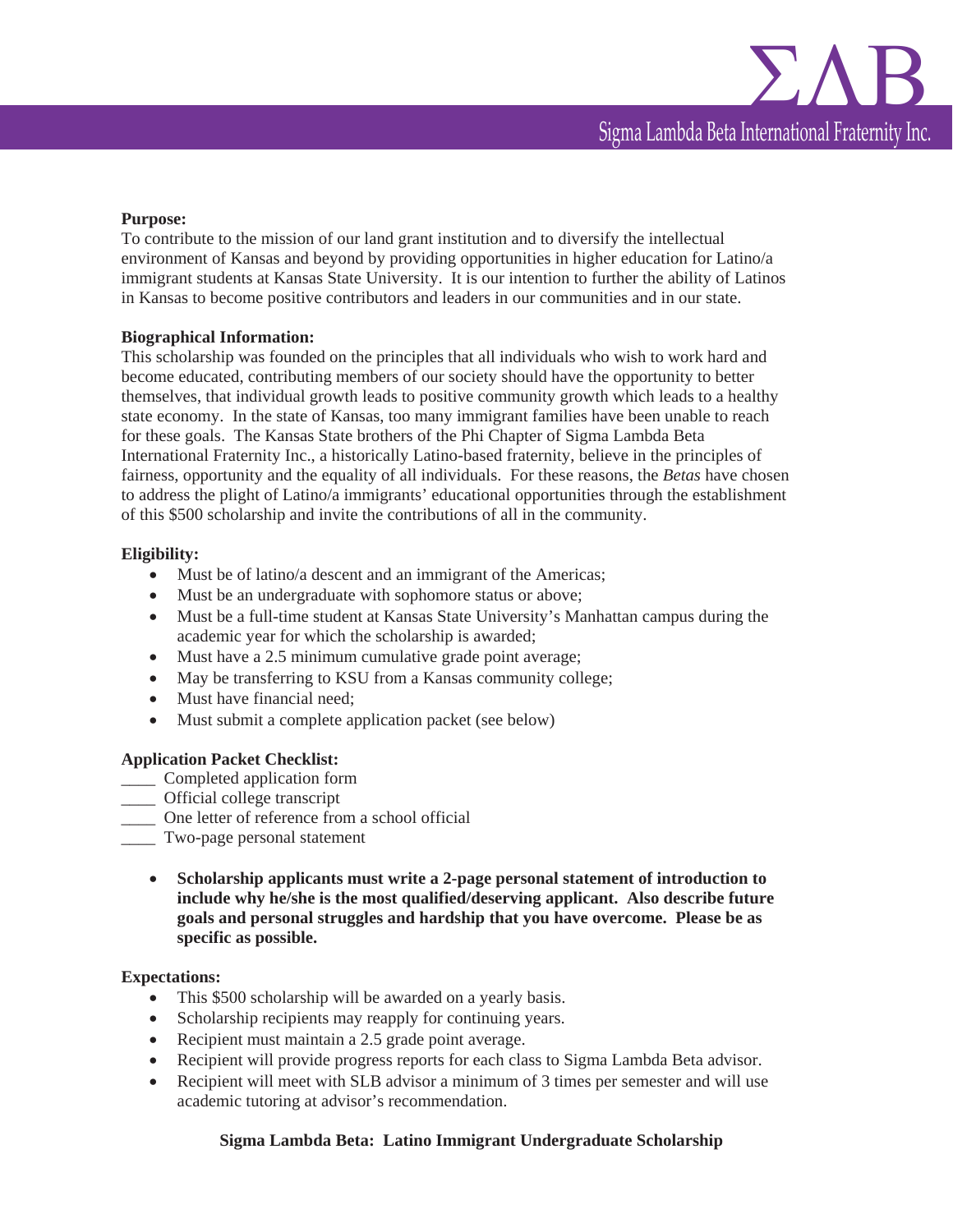# Sigma Lambda Beta International Fraternity Inc.

| Please print or type.                                                        |                           |          |
|------------------------------------------------------------------------------|---------------------------|----------|
| Last                                                                         | First                     | Middle   |
|                                                                              |                           |          |
| (print legibly)                                                              |                           |          |
| Local Address:                                                               | <b>Permanent Address:</b> |          |
| <b>Street</b>                                                                | <b>Street</b>             |          |
| City<br>Zip Code                                                             | City                      | Zip Code |
| Phone                                                                        | Phone                     |          |
| Identify Latino/a descent: Country of Origin:                                |                           |          |
|                                                                              |                           |          |
|                                                                              |                           |          |
| Grade Point Average: ________                                                |                           |          |
| Are you the first person in your family to attend college?______Yes ______No |                           |          |
| Academic Major: Mathematic Major:                                            |                           |          |
|                                                                              |                           |          |
| List high school, college, church or community activities in which you have  |                           |          |
|                                                                              |                           |          |
|                                                                              |                           |          |
|                                                                              |                           |          |
|                                                                              |                           |          |

**Sigma Lambda Beta: Latino Immigrant Undergraduate Scholarship**